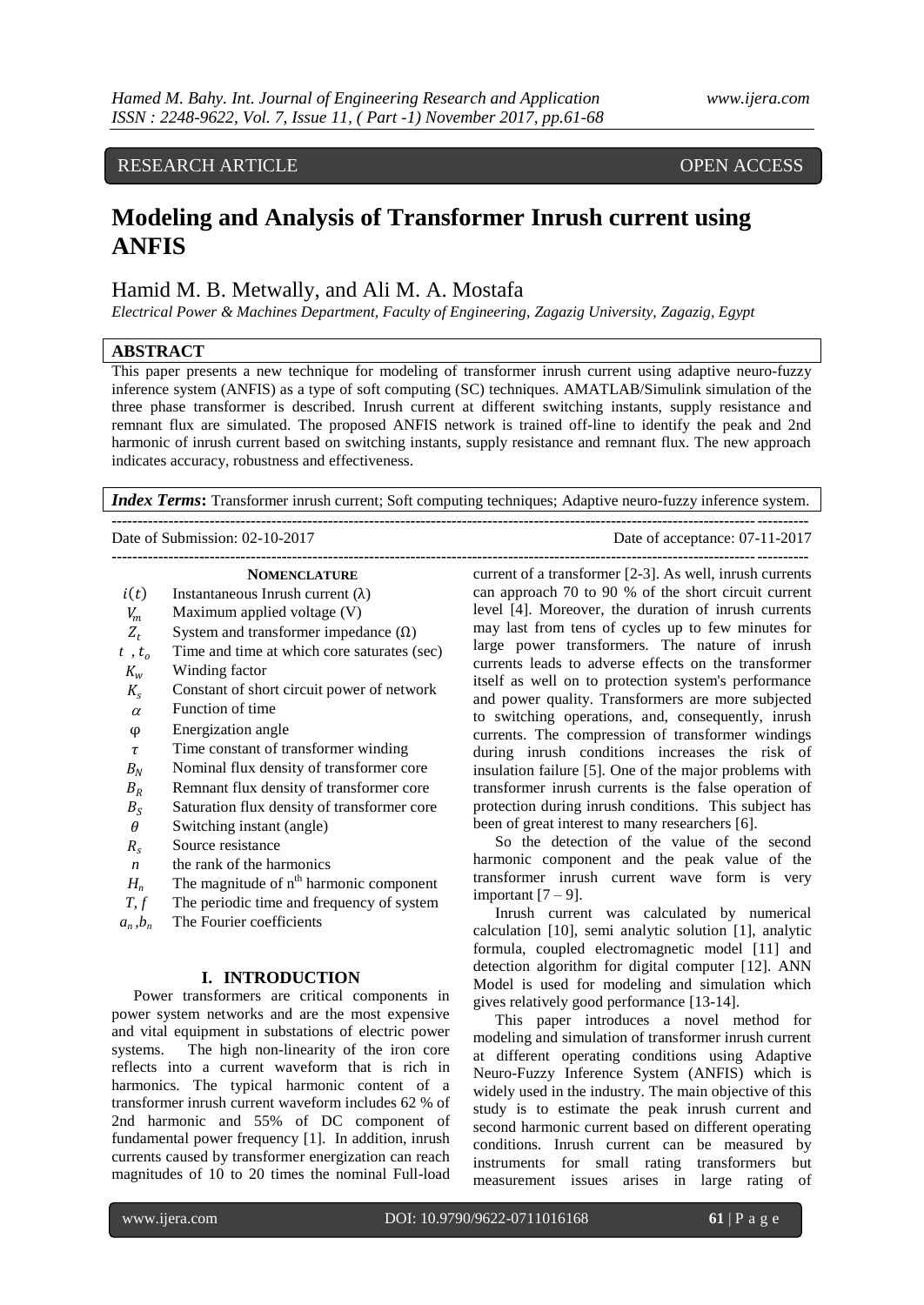$(3)$ 

transformer due to large electromagnetic transient forces. Hence, there is a need of a system which can predict maximum inrush current and harmonics for large rating of transformer. The peak and 2nd harmonic of inrush current are quickly identified for a new operating point as a function of the switching instants, supply resistance and remnant flux. This function is a complex non-linear one; therefore ANFIS is trained to map this function accordingly.

## **II. ANALYTICAL MODEL OF TRANSFORMER INRUSH CURRENT.**

Transformer Inrush current is classified into three types;

1- Initial Inrush Current:

This type of the inrush current occurs when the transformer is switched-on to the supply.

2- Recovery Inrush Current:

This type of the inrush current occurs after a fault external to the transformer is cleared. The recovery inrush current is always less than the initial inrush current.

3- Sympathetic Inrush Current:

This type of the inrush current is a somewhat unusual event, but occurs often enough, when a transformer is connected in parallel with a second energized transformer.

Generally inrush current contains DC offset, odd harmonics, and even harmonics Figure 1 shows the generation of inrush current in transformer. As seen from the figure, exceeding flux from the knee point of saturation or magnetization curve, results in large magnetizing current that in some circumstances can be ten times the rated current in a power transformer.



Fig.1. Generation of inrush current in transformer.

The general equation for the amplitude of inrush current as a function of time can be expressed as [13];  $i(t) = \frac{\sqrt{2}V_m}{7}$  $\frac{2V_{\text{m}}}{Z_{\text{t}}}$  \* K<sub>w</sub> \* K<sub>s</sub> \* [sin(ωt − φ) − e<sup>-(t-t</sup><sub>0</sub>)</sub> sin α] (1) For the use of designing a protective system for

transformer, the maximum value of inrush current is an important factor. In these cases, a simplified equation can be used to calculate the peak value of the first cycle of the inrush current. This equation is as follow [13];

$$
i_{\text{peak}} = \frac{\sqrt{2}V_{\text{m}}}{Z_{\text{t}}} * \left(\frac{2 B_{\text{N}} + B_{\text{R}} - B_{\text{S}}}{B_{\text{N}}}\right) \tag{2}
$$

Also second harmonic components of inrush current, can be calculated as follow at n=2, [15];

 $H_n = \sqrt{a_n^2 + b_n^2}$ 

Where,

$$
a_n = \frac{2}{T} \int_{t-T}^{t} i(t) \cos(n \cdot 2\pi f, t) dt
$$
 (4)

$$
b_n = \frac{2}{T} \int_{t-T}^{t} i(t) \sin (n \cdot 2\pi f \cdot t) dt
$$
 (5)

As seen from equations (1) to (5), the value of inrush current and its harmonic are dependent on the parameters of transformer and operating conditions. So a comprehensive analysis for finding the relations between the inrush current characteristics and these factors are needed.

Switching instants, supply resistance and remnant flux are the factors influencing the magnitude and duration of magnetizing inrush current.

**III. SIMULATION AND ANALYSIS OF TRANSFORMER INRUSH CURRENT.**



Fig.2. MATLAB Simulink Model for evaluating transformer inrush current.

Simulation was carried out for collecting various data sets using MATLAB/Simulink Model as shown in figure 2. This model considers data of first few cycles. These data sets include values of inrush current and harmonic content at different operating conditions but frequency remains constant i.e. 60 Hz.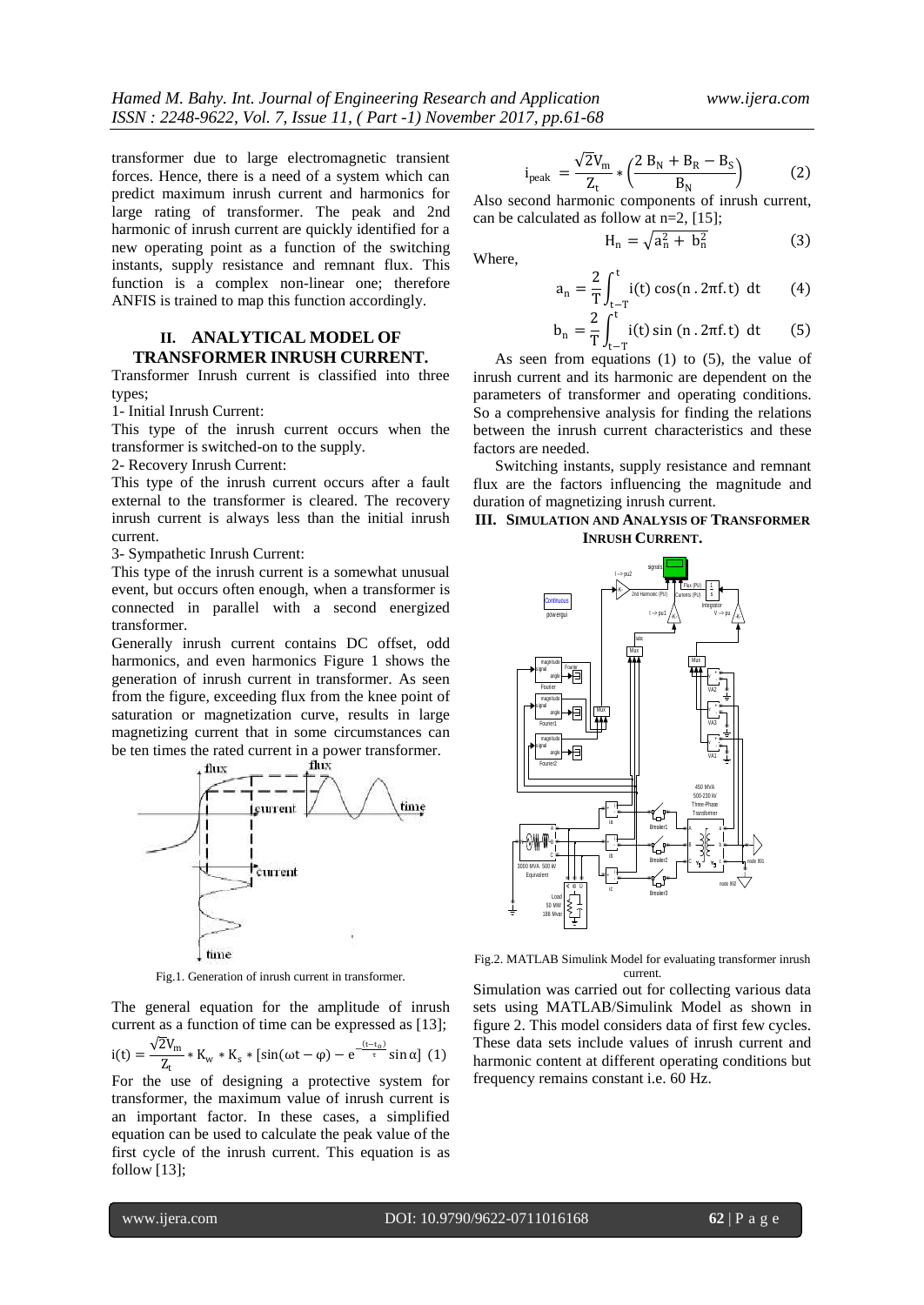

Fig.3.Variation of Inrush phase current with time.



Fig.4. Variation of 2nd harmonic of phase current with time.



Fig.5. Variation of phase flux with time.

Inrush Currents, 2nd harmonics and phase flux for studied transformer have been shown in Figs 3, 4 and 5. The peak value of inrush current is 3.9 PU and its second harmonic is 90 %. Phase A is the highest inrush current among all phases.

## **IV. INRUSH CURRENT WITH DIFFERENT SWITCHING ANGLE**

In this section, the effect of switching angle variation on the characteristics of inrush current has been investigated. The remnant flux (Br) for all switching angles is 0.8 PU. Also the source resistance has been considered to 1 PU. Figs 6 and 7 show the effect of different switching angles (θ) on the amplitude of inrush current and its second harmonic for phase (A). As seen from the figure, the highest amplitude of inrush current is at 0°. Also, it can be seen, increasing the switching angle will decrease the amplitude of inrush current and its second harmonic.



Fig.6. Variation of inrush current of phase (A) with time at different switching angle.



Fig.7. Variation of  $2<sup>nd</sup>$  harmonic of phase (A) current with time at different switching angle.

Figs 8 and 9 show the variation of peak Inrush current for all phases with different switching angles (θ) and the second harmonics for all phases. As seen from the figure, the highest amplitude of inrush current is at 0°. Also, it can be seen, increasing of the switching angle will decrease the amplitude of inrush current and its second harmonic with certain ranges.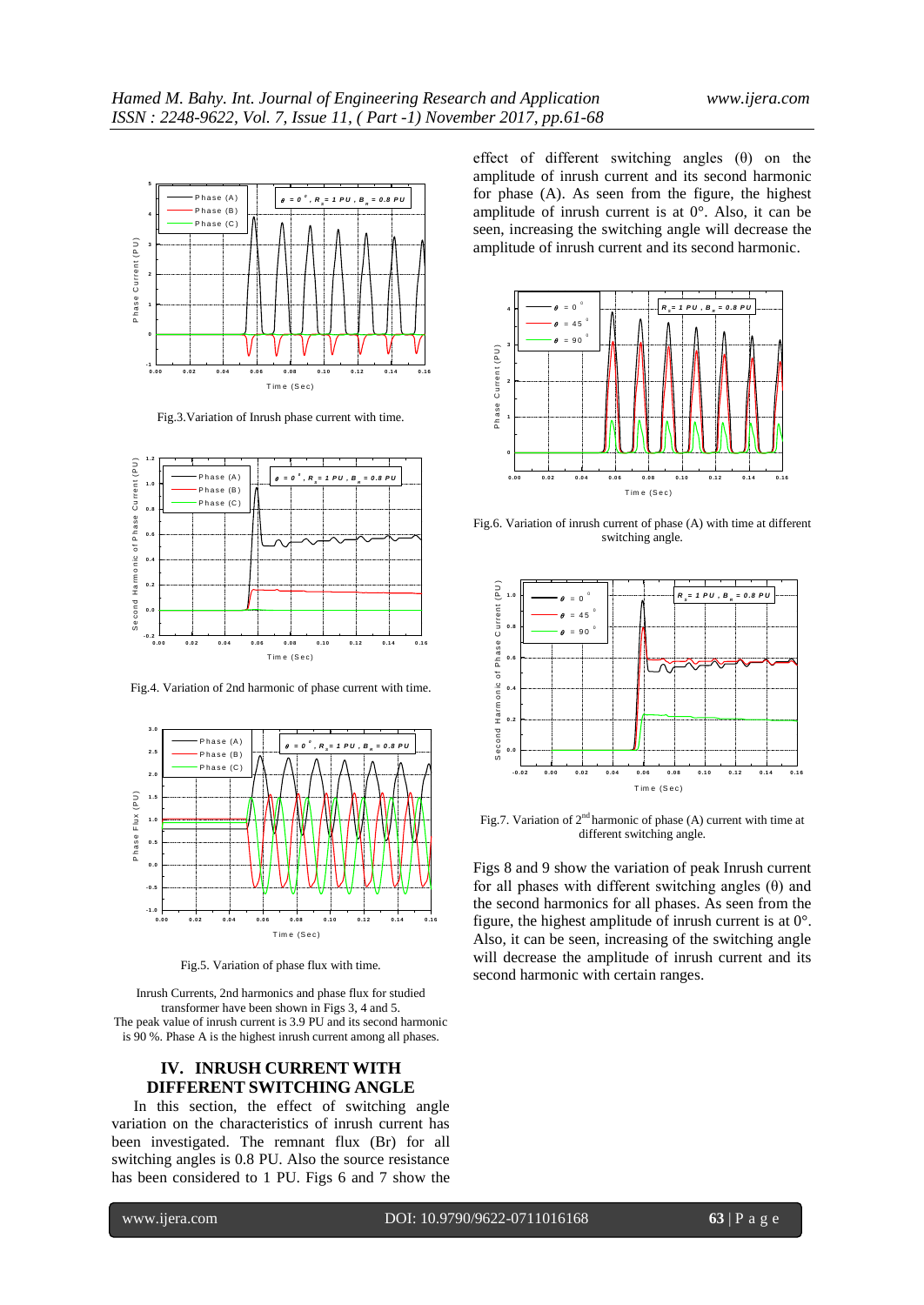

Fig.8.Variation of Peak inrush currents with switching angle.



Fig.9.Variation of 2nd harmonic of inrush current with switching angle.

### **V. INRUSH CURRENT WITH DIFFERENT SOURCE RESISTANCE**

In this case, the switching angle  $(\theta)$  is 0°. Also, the remnant flux (Br) is the same as the previous kept equal to section. The effects of source resistance have been considered. Figs 10 and 11 show the effect of source resistance on the amplitude of inrush current and its second harmonics for phase (A).

As seen from figure, increasing source resistance will decrease the amplitude of inrush current and its second harmonic.

Figs 12 and 13 show the variation of peak Inrush current for all phases with different source resistance and its second harmonics for all phases. As seen from the figure, the highest amplitude of inrush current is at Rs= 1 PU. Also, it can be seen, increasing of the source resistance will decrease the amplitude of inrush current and its second harmonic



Fig.10. Variation of inrush current of phase (A) with time at different source resistance.



Fig.11. Variation of 2nd harmonic of phase (A) current with time at different source resistance.



Fig.12.Variation of Peak inrush currents with switching angle at different source resistance.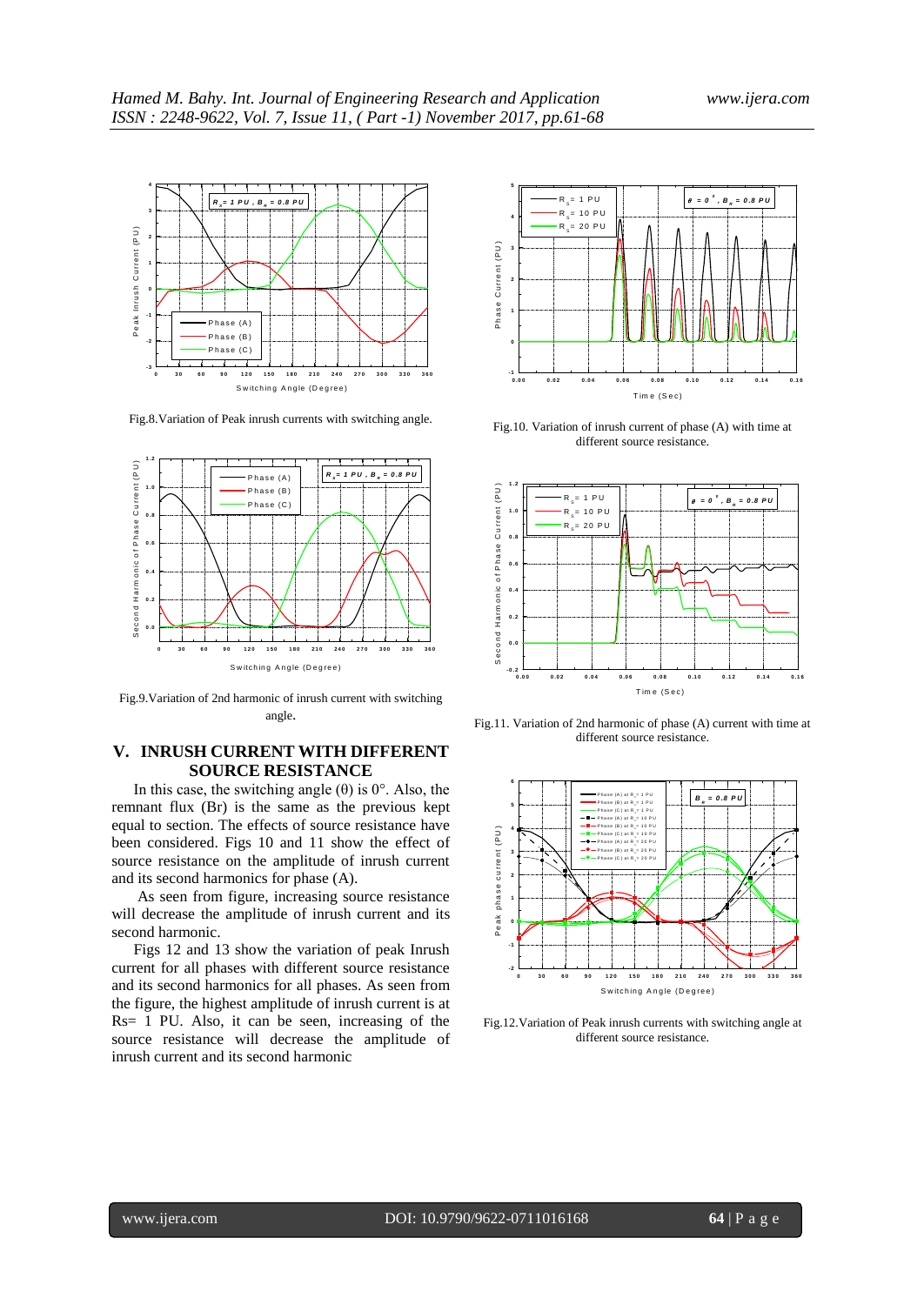

Fig.13.Variation of 2nd harmonic of inrush current with switching angle at different source resistance.

# **VI. INRUSH CURRENT WITH DIFFERENT REMNANT FLUX**

In this case, the switching angle  $(\theta)$  is kept equal to 0°. Also, the source resistance is 1 PU. The effects of the remnant flux have been considered. Figs 14 and 15 show the effect of remnant flux on the amplitude of inrush current and its second harmonic for phase (A).

As seen from figure, increasing remnant flux will decrease the amplitude of inrush current and its second harmonic.

Fig. 16 and 17 show the variation of peak Inrush current for all phases with different remnant flux and its second harmonics for all phases. As seen from the figure, the highest amplitude of inrush current is at BR= 0.8 PU. Also, the results indicate that switching at θ=90° or Br=0 may not necessarily reduce the magnitude of inrush current. So, for reducing inrush current, an appropriate switching angle by considering remnant flux must be selected.



Fig.14. Variation of inrush current of phase (A) with time at different remnant flux.



Fig.15. Variation of 2nd harmonic of phase (A) current with time at different remnant flux.



Fig.16.Variation of Peak inrush currents with switching angle at different remnant flux.



Fig.17.Variation of 2nd harmonic of inrush current with switching angle at different remnant flux

## **VII. ANFIS FOR INRUSH CURRENT IDENTIFICATION**

It is noted that the equations of the transformer inrush current and its second harmonics are nonlinear, resulting in a complex mathematical model. As it is desired to reach the amplitude of inrush current

www.ijera.com DOI: 10.9790/9622-0711016168 **65** | P a g e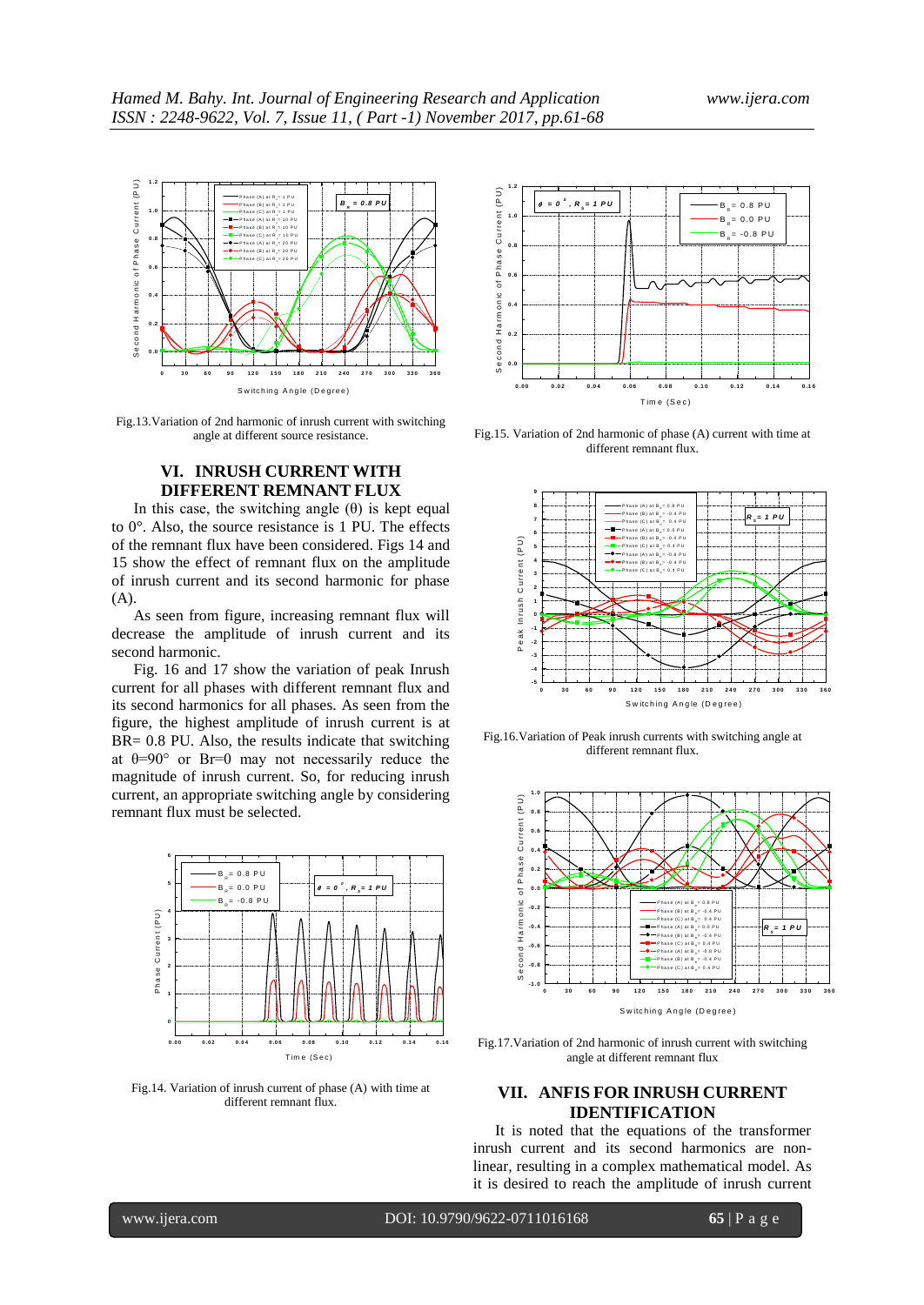and its second harmonics accurately and fast due to change in the transformer operating conditions, it is better to use ANFIS technique.

This can be mathematically expressed as follows;

% i<sub>peak</sub> and %  $H_2 = f(\theta, R_s, B_R)$  $(6)$ 

Adaptive Neuro-Fuzzy Inference System (ANFIS) is a hybrid intelligent system which consists of a combination of fuzzy inference system with neural network. The deal with linguistic expressions understandable to human experts (if-then) rules and the ability of being trained by samples of input output data are the main advantages of ANFIS.

It uses a fuzzy system to represent knowledge in a linguistic way and has the learning ability of neural network that can adjust the membership functions parameters directly from data in order to improve the system Performance [16].

The ANFIS model is based upon a first order Takagi–Sugeno model five-layer architecture [17]. ANFIS is much more complex than the fuzzy inference systems, and is not available for all of the fuzzy inference system options. An error occurs if FIS structure does not comply with some constraints, one of these constraints is ANFIS has a single output, obtained using weighted average defuzzification [18]. So two ANFIS networks can be used for a two outputs(Peak inrush current and its second harmonic) system working in parallel with the same inputs patterns.

In the first layer of the two models, the Switching angle  $\theta$ , supply resistance R<sub>s</sub>, and remnant flux B<sub>R</sub>, multiplied by respective weights, are each mapped through three fuzzy logic membershipfunctions.

For ANFIS model has Peak inrush current as an output, membership functions are chosen to be Gbell membership function for all the inputs where it is given a good outputs compared the others membership functions as shown in Fig.18. With  $RMSE = 0.055231$ .

For ANFIS model has second harmonic as an output, membership functions are chosen to be Gbell membership function for all the inputs where it is given a good outputs compared the others membership functions as shown in Fig. 18 With  $RMSE = 0.018376.$ 

In the second layer, the minimum error value of three input weights is calculated by rules firing strengths determination. In the third layer, normalize the rules firing strengths.

In the fourth layer, compute the contribution of each rule towards the overall output.

In the fifth layer, compute the overall output as the summation of contribution from each rule. A hybridlearning algorithm that combines the gradient method and the least squares is estimated to learn parameters [19].



Figure18. Schematic diagram of the construction of the adopted ANFIS models

The testing of the ANFIS model performance at different operating conditions is shown in table (1)

|  |                               |  |  | Table (1) Sample testing data sets for calculated |  |
|--|-------------------------------|--|--|---------------------------------------------------|--|
|  | and predicted by ANFIS model. |  |  |                                                   |  |

| Patterns       | <b>Inputs</b> |                    | <b>Simulation</b><br><b>Results</b> |            | <b>ANFIS</b><br><b>Results</b> |            |                    |
|----------------|---------------|--------------------|-------------------------------------|------------|--------------------------------|------------|--------------------|
|                | $R_{s}$       | $\boldsymbol{B}_R$ | $\theta$                            | $i_{peak}$ | $\boldsymbol{H}_2$             | $i_{peak}$ | $\boldsymbol{H}_2$ |
| 1              | 1             | 0.8                | $\overline{0}$                      | 3.91       | 0.89598                        | 3.9595     | 0.915              |
| $\overline{2}$ | 1             | 0.8                | 45                                  | 3.09       | 0.79413                        | 3.1217     | 0.7909             |
| 3              | 1             | 0.8                | 60                                  | 2.47       | 0.65634                        | 2.4688     | 0.6443             |
| 4              | 1             | $\Omega$           | $\Omega$                            | 1.51       | 0.4363                         | 1.5119     | 0.4337             |
| 5              | 1             | $\Omega$           | 45                                  | 0.8        | 0.195                          | 0.7945     | 0.2028             |
| 6              | 1             | $\theta$           | 90                                  | 0.505      | 0.1001                         | 0.4808     | 0.1118             |
| 7              | 1             | $-0.8$             | 135                                 | $-3.02$    | 0.774                          | $-2.9541$  | 0.7336             |
| 8              | 1             | $-0.8$             | 180                                 | $-3.91$    | 0.9683                         | $-4.0124$  | 0.9993             |
| 9              | 1             | $-0.8$             | 225                                 | $-3.11$    | 0.8                            | $-2.9844$  | 0.7806             |
| 10             | 10            | 0.8                | 210                                 | $-0.026$   | 0.0066                         | $-0.0065$  | $1E-6$             |
| 11             | 10            | 0.8                | 240                                 | 0.0375     | 0.00006                        | 0.0746     | $1E-5$             |
| 12             | 10            | 0.8                | 270                                 | 0.7        | 0.15                           | 0.6712     | 0.1738             |
| 13             | 20            | 0.8                | 270                                 | 0.55       | 0.1075                         | 0.5537     | 0.1076             |
| 14             | 20            | 0.8                | 330                                 | 2.4        | 0.6667                         | 2.3965     | 0.6667             |
| 15             | 20            | 0.8                | 360                                 | 2.766      | 0.75                           | 2.768      | 0.7041             |

It has been computed for each applied proposed technique. Table (1) depicts a comparison between the different computed data and estimated data by the ANFIS algorithms for transformer inrush current. It is clearly shown from the results obtained that the ANFIS presents good agreement with data obtained results obtained by Simulink for each signal tried before.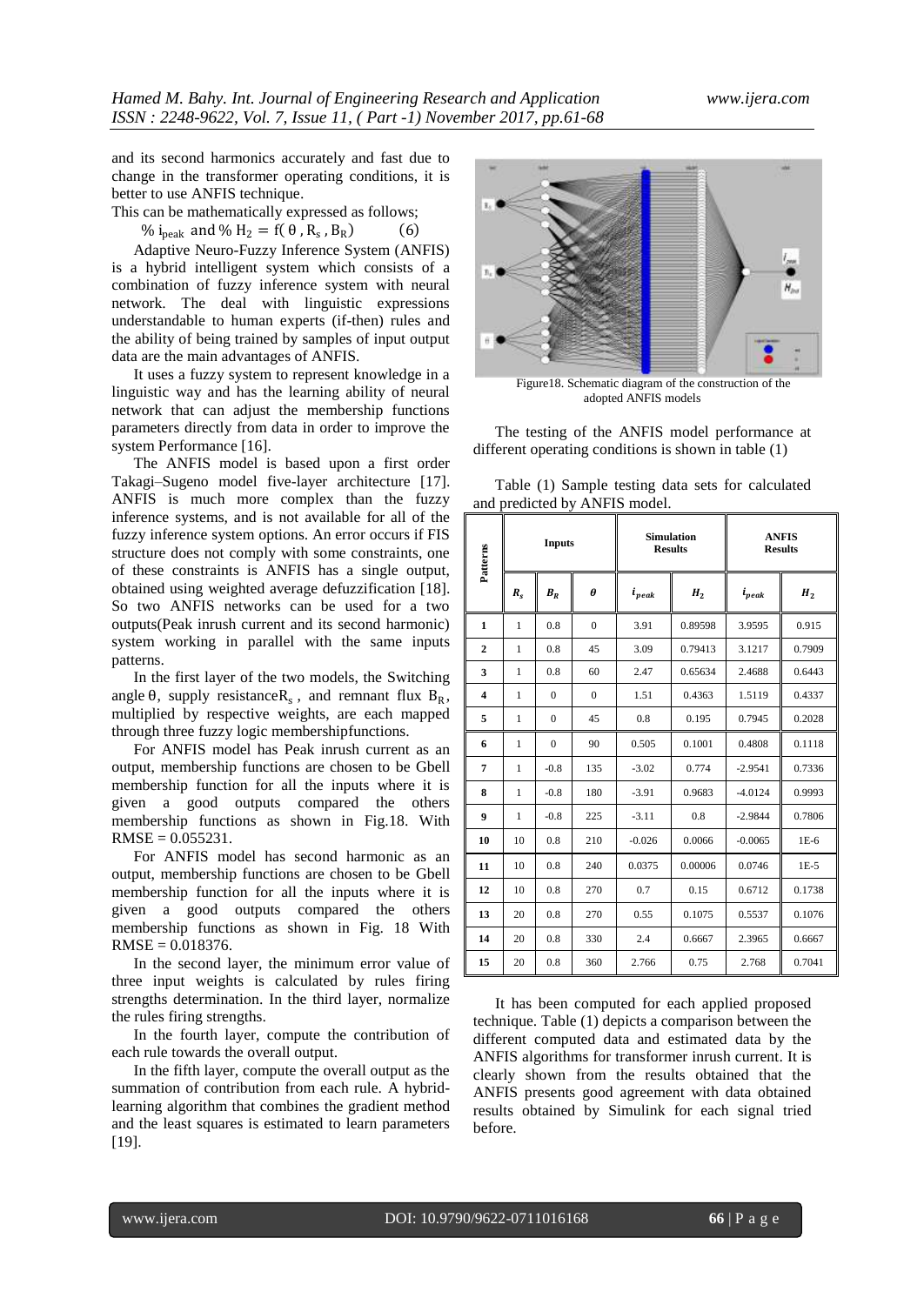#### **VIII. CONCLUSIONS**

Results from this study evidently prove that developed ANFIS model is reliable to estimate maximum inrush current and second harmonic current content, with higher accuracy. The proposed system provides a faster and reliable response. Such a system could be very useful in predicting of maximum inrush current for large rating of transformer where large electromagnetic transient forces exist. ANFIS Model has beauty to train network with data of non-linearity which gives almost exact matching with target values. Therefore, ANFIS model is able to predict maximum inrush current value with an acceptable average of percentage error and second harmonic current content again with an acceptable average percentage error.

#### **IX. APPENDIX**

The transformer under study is 3-phase Yg/Yg,450MVA, 500/230KV, 60 Hz, with parameters as;

Primaryand secondary resistances, 0.002 PU

Primary and secondary inductances, 0.08 PU

Magnetizing resistance and inductance, 500 PU

#### **REFERENCES**

- [1] Paul C.Y. Ling and Amitava Basak, "Investigation of Magnetizing Inrush currentin a single phase Transformer", IEEE Trensaction of Magnetics, Vol. 24, No. 6, Nov. 1988, pp. 3217 – 3222.
- [2] James H. Harlow, Electric power Transformer Engineering, CRC press, 2004.
- [3] Adly, A.A., "Computation of inrush current forces on transformer windings", IEEE Trans. Magn., Vol. 37, No.4 July 2001, pp. 285 – 2857.
- [4] Steurer, M., Frohlich, K., "The Impact of Inrush current on the Mechanical stress of High voltage Power Trasformer Coils, "IEEE Transactions on Power Delivery, Volume 17, Issve : PP. 155 – 160," an 2002.
- [5] A.C. Franklin and D.P. Franklin, "The J & P Transformer Book 11th Edition," Butterworths, London, pp 549 – 641, 1988.
- [6] Michael Stanbury and ZarkoDjekic, "The Impact of Current Transformer Saturation onTransformer Differential Protection" IEEE Transactions on Power Delivery, Vol. 30, NO. 3, JUNE 2015, pp. 1278-1287
- [7] Bogdan Kasztenny and Arakulidjian."An Improved Transformer Inrush Restraint Algorithm Increases security while Maintaining Fault Response Performance", GE Power Management, 215 Anderson Avenue, Markham, Ontario, Canada, L6E 1B3, 53rd annual

conference for Protective relay engineers, College station, April 11 – 13, 2006.

- [8] Z Moravej and N Vishwakarma, "ANN based Harmonic Restraint Differential Protection of Power Transformer" IF ( I ) Journal-EL, Vol. 84, June 2003.
- [9] Michael Thompson and James R.Closson "UsinIop Characteristics to Trouble shoot Transformer Differential Relay Misoperation", Blasher Electric, International Electrical Testing Association Technical Conference, Kansas City, Missouri, March 13 – 10, 2001 (Revised July 2005).
- [10] R. Yacamini and A. Abu-Nasser, "Numerical calculation of inrush current in single phase transformers." Proc. Inst. Elec. Eng., vol. 128, pt. B, no. 6, pp. 327-334, Nov. 1981.
- [11] R. Yacamini and H. Bronzeado, "Transformer inrush calculations using a coupled electromagnetic model," Proc. Inst. Elect. Eng., Sci., Meas. Technol., vol. 141, no. 6, pp. 491– 498, Nov. 1994.
- [12] E. 0. Schweitzer, R. R. Larson, and A. J .Flechsig, Jr., "An efficient inrush current detection algorithm for digital computer Proc". IEEE," in Power Eng. Sue. Summer Meet. (Mexico), pt. A77, pp. 510, July 1977
- [13] P. Ganapathi and, K. Bharanidharan, "ANN based Discrimination of Inrush Current and Fault Current in Power Transformer", International Electrical Engineering Journal (IEEJ)Vol. 5 (2014) No.4, pp. 1328-1334
- [14] Puneet Kumar Singh, and D.K. Chaturvedi, " Neural Network based Modeling and Simulation for Estimation of Maximum Transformer Inrush Current", International Journal of Computer Applications, Volume 123 – No.5, August 2015
- [15] M. Jamali, M. Mirzaie, and S. Asghar Gholamian, "Calculation and Analysis of Transformer Inrush Current Based on Parameters of Transformer and Operating Conditions", Electronics and Electrical Engineering, Vol. 109, No.3,2011, pp. 17 – 20.
- [16] H. Hamdan, " An Exploration of the Adaptive Neuro-Fuzzy Inference System (ANFIS) in Modelling Survival", Ph.D. Thesis, School of Computer Science, Nottingham University, Nottingham, United Kingdom. March 2013.